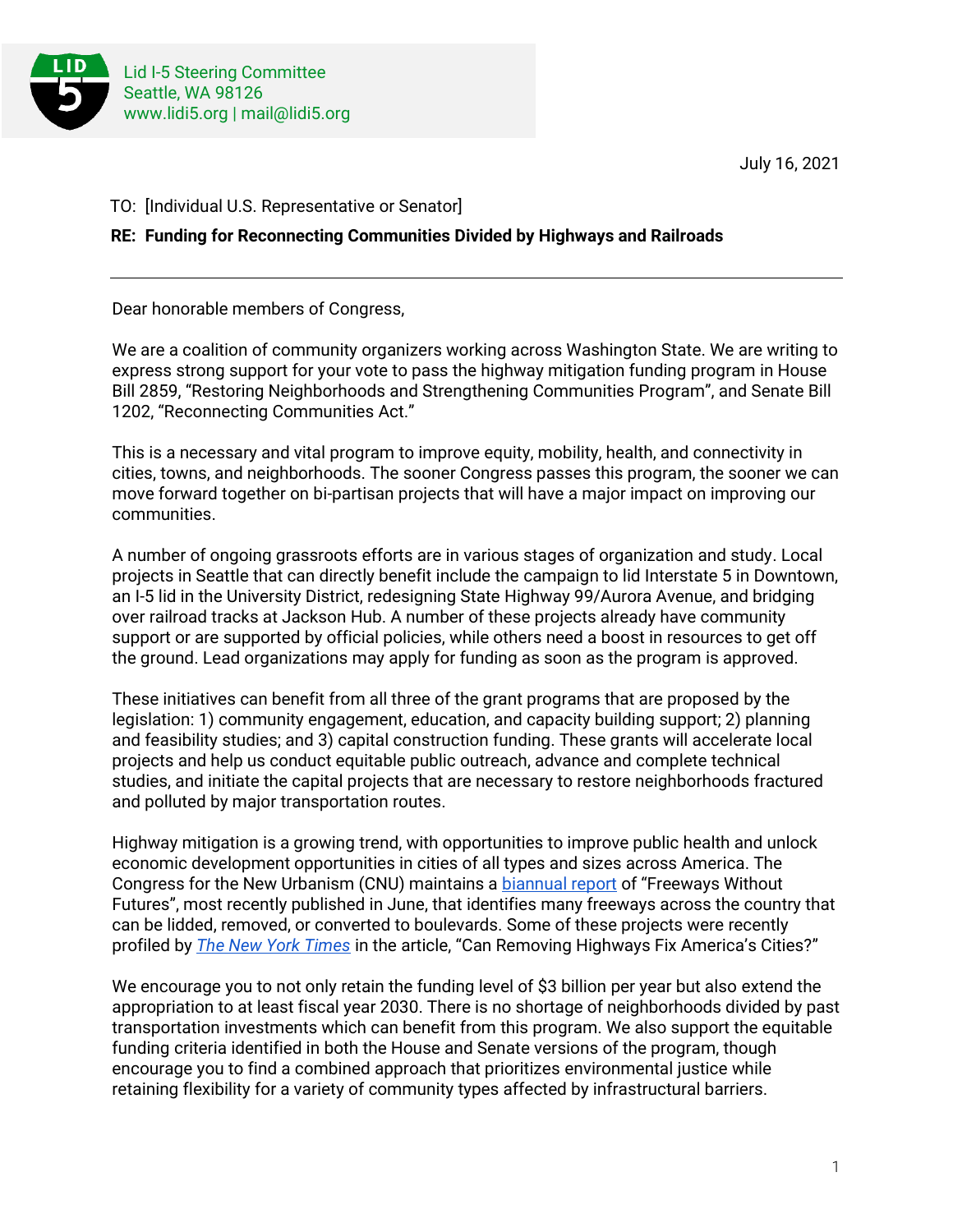This proposed funding program is vital to improve equity, mobility, health, and connectivity in communities across the country. Please vote to advance House Bill 2859 and Senate Bill 1202, and thank you for your work to reconnect American cities and neighborhoods. We are available as a resource if you have any questions or need further information.

Thank you,

Scott Bonjukian Seattle, WA 98126 mail@lidi5.org www.lidi5.org

### **Lid I-5 Steering Committee**

Natalie Bicknell Scott Bonjukian, Co-Chair Jim Castanes Liz Dunn John Feit, Co-Chair Bruno Lambert

# **Co-Signing Organizations**

**ALLIANCE** FNR **PIONEER SOUARE** 

**PROBLEMS** Aurora Reimagined Coalition

www.got99problems.org

www.allianceforpioneersquare.org



www.bridgewright.co



www.cascade.org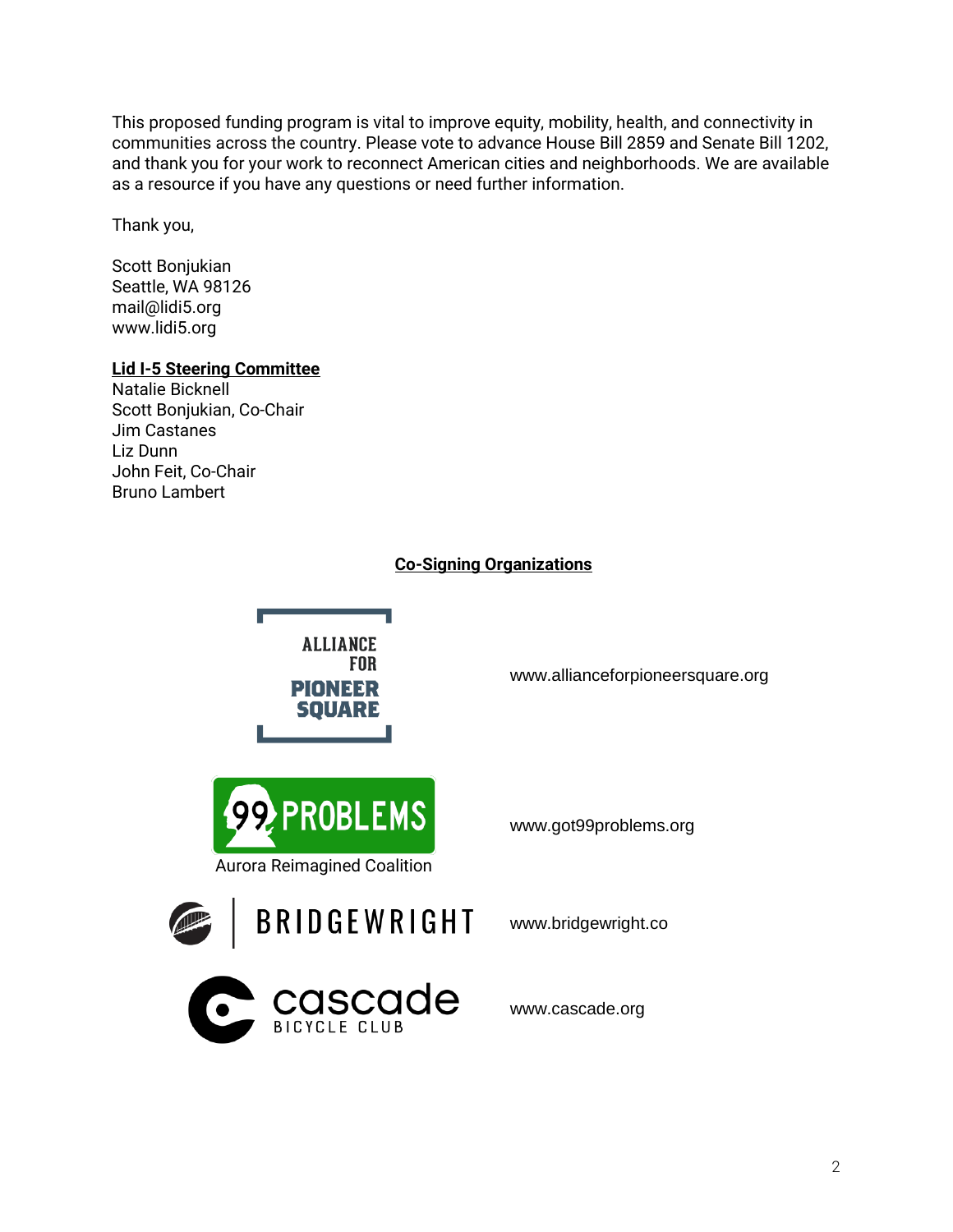# **Co-Signing Organizations**



www.centralseattlegreenways.com



www.downtownseattle.org

www.futurewise.org

www.gdwa.net



George Daniel Wittman / architects, pllc

Meridian Condominium Homeowners Association



www.scidpda.org

Seattle Chinatown International District Preservation and Development Authority

SEATTLE PARKS FOUNDATION www.seattleparksfoundation.org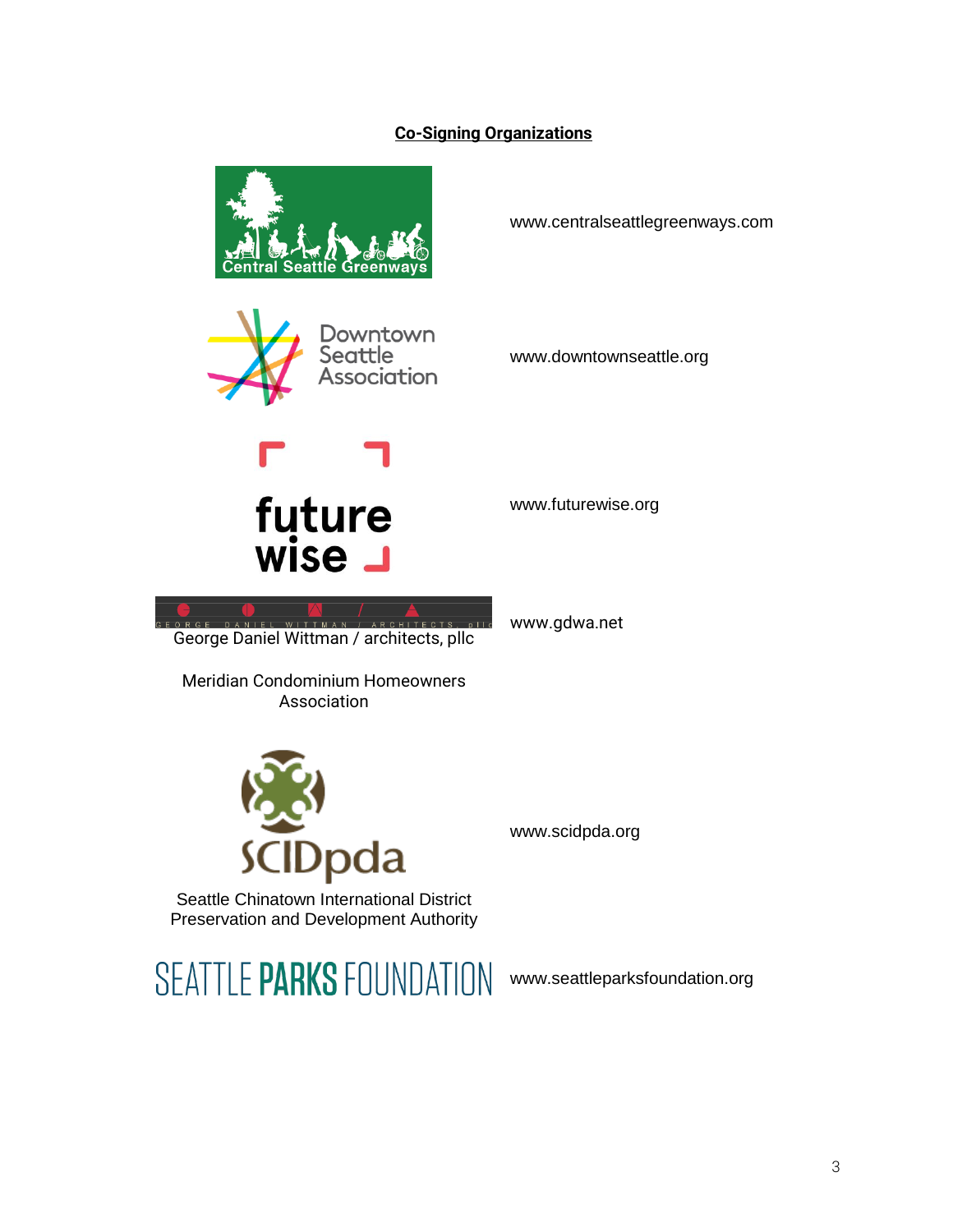#### **Co-Signing Organizations**



www.transportationchoices.org



www.udistrict.org

### **Co-Signing Individuals**

| <b>Kevin Freitas</b>       | Seattle, WA                       | <b>Patrick Best</b>      | Seattle, WA                                            |
|----------------------------|-----------------------------------|--------------------------|--------------------------------------------------------|
| Ivan Schneider             | Seattle, WA                       | Jason Vaught             | Seattle, WA                                            |
| Stephan Petryczka          | Seattle, WA                       | Jim Edwards              | Seattle, WA                                            |
| <b>Greg Young</b>          | Seattle, WA                       | Alex Talsma              | Seattle, WA                                            |
| Ryan Lengel Isgrig         | Seattle, WA                       | Tim Hughes               | Seattle, WA                                            |
| Mary Jo Burns              | Seattle, WA                       | <b>Brian Green</b>       | Seattle, WA                                            |
| Michael Smuga              | Seattle, WA                       | Alexander Chambers       | Seattle, WA                                            |
| <b>Tracy Patton</b>        | Seattle, WA                       | <b>Robby Rudine</b>      | Seattle, WA                                            |
| Keyth Sokol                | Seattle, WA                       | Christopher Billingham   | Seattle, WA                                            |
| <b>Michael Gillenwater</b> | Seattle, WA                       | Detra Segar              | Seattle, WA                                            |
| Lars Liden                 | Seattle, WA                       | Marshall Ling            | Seattle, WA                                            |
| Laura St.Jarre             | Seattle, WA                       | Mark D. Blitzer          | Seattle, WA                                            |
| Laura Cullen               | Seattle, WA                       | <b>Wesley Cumberland</b> | Seattle, WA                                            |
| AJ Alfieri-Crispin         | Seattle, WA                       | Jo Anne Bonjukian        | Port Orchard, WA                                       |
| Hongnian Li                | Seattle, WA                       | Lauren Hays              | Seattle, WA                                            |
| <b>Michael Morrow</b>      | Seattle, WA                       | Keith Guerin             | Seattle, WA                                            |
| Drew DeBruyne              | Seattle, WA                       | Spencer Olson            | Seattle, WA                                            |
| John Delo                  | Seattle, WA                       | Bob Bonjukian            | Port Orchard, WA                                       |
| Aaron Blaha                | Seattle, WA                       | Nicholas Abel            | Sammamish, WA                                          |
| John Clemens               | Seattle, WA                       | <b>Thomas Lambert</b>    | Mons, Belgium                                          |
| Robert Schilperoort        | Seattle, WA                       | Robby Rudine             | Seattle, WA                                            |
| DJ Baker                   | Seattle, WA                       | Tom Patton               | Seattle, WA                                            |
| Trygve Bakken              | Seattle, WA                       | Sean Hakala              | Fall City, WA                                          |
| Jaclyn Martin              | Seattle, WA                       | Liam bradshaw            | Seattle, WA                                            |
| Jacqueline Swapp           | Seattle, WA                       | Gregg Hakala             | Fall City, WA                                          |
| $O_{11000}$ Dahh           | $C_{\alpha}$ $\sim$ $\sim$ $1010$ | Dahhu Dudina.            | $C_{\alpha}$ $\sim$ $\sim$ $\sim$ $\sim$ $\sim$ $\sim$ |

4